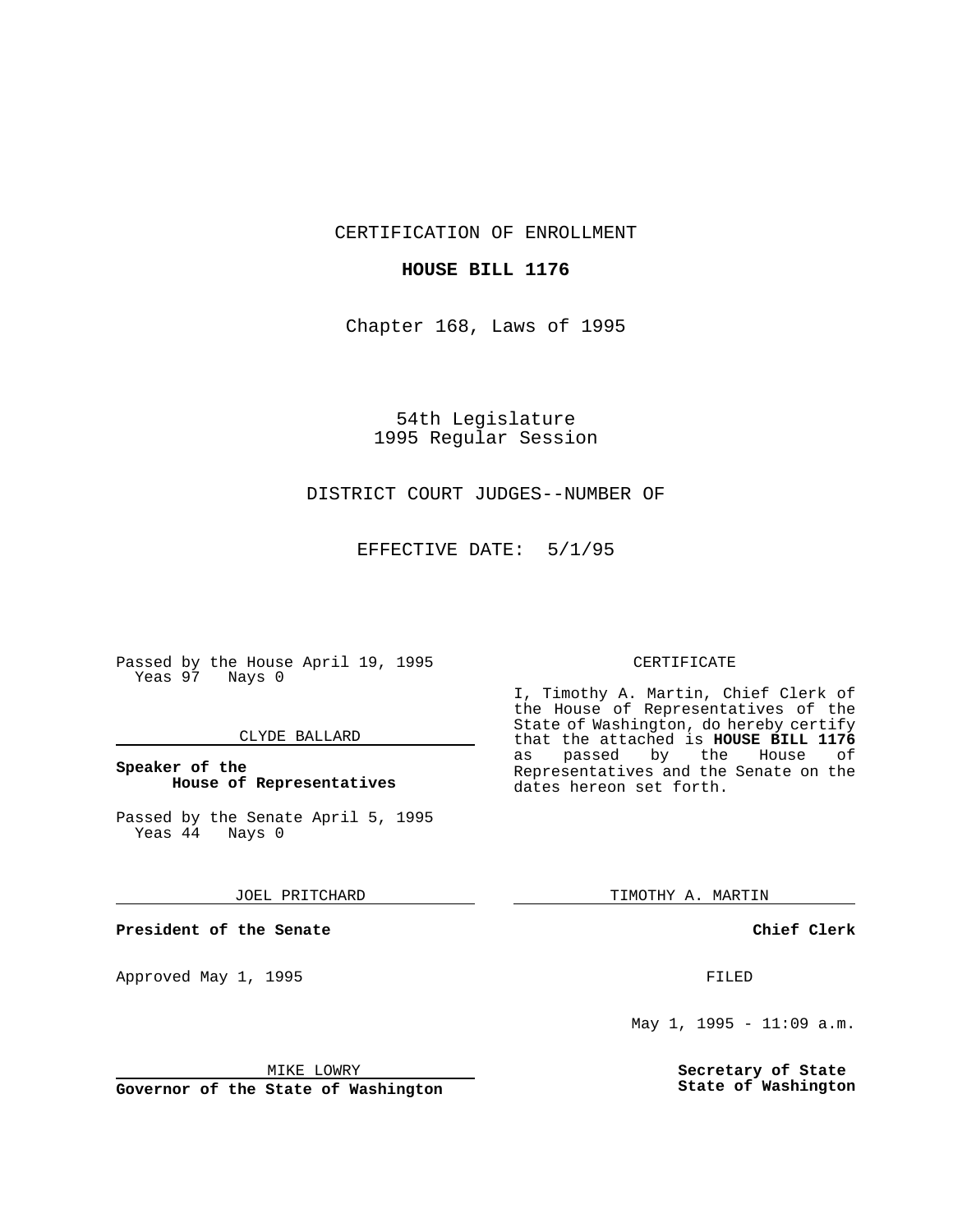# **HOUSE BILL 1176** \_\_\_\_\_\_\_\_\_\_\_\_\_\_\_\_\_\_\_\_\_\_\_\_\_\_\_\_\_\_\_\_\_\_\_\_\_\_\_\_\_\_\_\_\_\_\_

\_\_\_\_\_\_\_\_\_\_\_\_\_\_\_\_\_\_\_\_\_\_\_\_\_\_\_\_\_\_\_\_\_\_\_\_\_\_\_\_\_\_\_\_\_\_\_

## AS AMENDED BY THE SENATE

Passed Legislature - 1995 Regular Session

#### **State of Washington 54th Legislature 1995 Regular Session**

**By** Representatives Delvin, Hickel, Sheahan, Appelwick, Dellwo, Hankins, Mastin, Honeyford and Padden

Read first time 01/16/95. Referred to Committee on Law and Justice.

1 AN ACT Relating to the number of district court judges; amending 2 RCW 3.34.010; and declaring an emergency.

3 BE IT ENACTED BY THE LEGISLATURE OF THE STATE OF WASHINGTON:

4 **Sec. 1.** RCW 3.34.010 and 1994 c 111 s 1 are each amended to read 5 as follows:

 The number of district judges to be elected in each county shall 7 be: Adams, two; Asotin, one; Benton, ((two)) three; Chelan, two; Clallam, two; Clark, five; Columbia, one; Cowlitz, two; Douglas, 9 ((two)) one; Ferry, one; Franklin, one; Garfield, one; Grant, two; 10 Grays Harbor, two; Island, one; Jefferson, one; King, twenty-six; Kitsap, three; Kittitas, two; Klickitat, two; Lewis, two; Lincoln, one; Mason, one; Okanogan, two; Pacific, two; Pend Oreille, one; Pierce, 13 eleven; San Juan, one; Skagit, two; Skamania, one; Snohomish, seven; Spokane, nine; Stevens, one; Thurston, two; Wahkiakum, one; Walla Walla, two; Whatcom, two; Whitman, one; Yakima, four. This number may be increased only as provided in RCW 3.34.020.

17 NEW SECTION. **Sec. 2.** This is act is necessary for the immediate 18 preservation of the public peace, health, or safety, or support of the